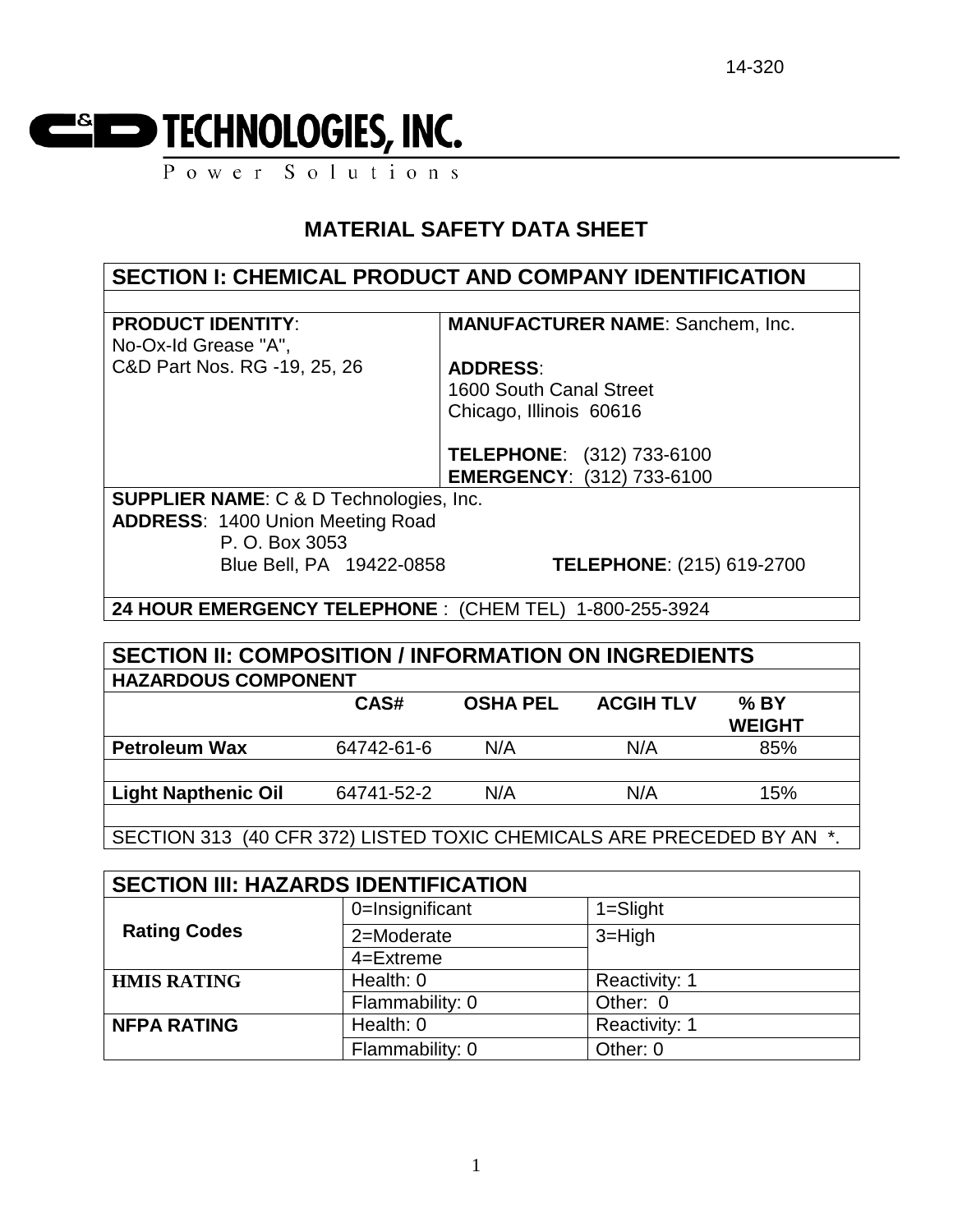### **SECTION IV: FIRST AID MEASURES**

**Skin Contact**: May cause minor skin irritation. Wash well with soap and water. **Eye Contact**: Flush with water for 15 minutes, consult a Physician.

**Ingestion**: Induce vomiting, seek medical attention immediately.

#### **SECTION V: FIREFIGHTING MEASURES**

**FIRE AND EXPLOSIVE PROPERTIES:**

**Flash Point**: 450 F (C. O. C.)

**EXTINGUISHING MEDIA**: Dry Chemical, Sand or Foam

**Flammable Limits** LEL: 0.9% UEL: 6.0%

**SPECIAL FIREFIGHTING PROCEDURES**: None

**UNUSUAL FIRE AND EXPLOSION HAZARDS**: None

# **SECTION VI: ACCIDENTAL RELEASE MEASURES**

DOES NOT APPLY

# **SECTION VII: HANDLING AND STORAGE**

**PRECAUTIONS FOR SAFE HANDLING AND USE:**

If material is spilled: Scoop up spill and store in sealed drums, wash spill area with detergent and water.

**STORAGE**: Store in cool, dry area away from flames, sparks and oxidizers.

# **SECTION VIII: EXPOSURE CONTROLS / PERSONAL PROTECTION**

| <b>VENTILATION: N/A</b>           | <b>RESPIRATORY PROTECTION: Not Required</b> |
|-----------------------------------|---------------------------------------------|
| <b>EYE WEAR: Safety Goggles</b>   | <b>GLOVES: Rubber</b>                       |
| <b>WORK PRACTICES: Wash hands</b> | <b>OTHER PROTECTIVE CLOTHING: Not</b>       |
| before eating.                    | Required                                    |

| <b>SECTION IX: PHYSICAL AND CHEMICAL PROPERTIES</b> |                                            |  |  |
|-----------------------------------------------------|--------------------------------------------|--|--|
| <b>BOILING POINT: 450 F</b>                         | <b>SPECIFIC GRAVITY:</b> (Water = $1)0.86$ |  |  |
| <b>MELTING POINT: 140 - 150 F</b>                   |                                            |  |  |
| <b>VAPOR PRESSURE: N/A</b>                          |                                            |  |  |
| <b>EVAPORATION RATE: NA</b>                         |                                            |  |  |
| <b>VAPOR DENSITY: N/A</b>                           |                                            |  |  |
| <b>SOLUBILITY:</b> (Water: Insoluble)               | APPEARANCE / ODOR: dark brown firm         |  |  |
| grease, odorless                                    |                                            |  |  |

| <b>SECTION X: STABILITY AND REACTIVITY</b>                   |
|--------------------------------------------------------------|
| <b>STABILITY: Stable</b>                                     |
| <b>CONDITIONS TO AVOID:</b> Open Flame or Excessive Heat     |
| <b>INCOMPATIBILITY:</b> (Material to avoid) Strong oxidizers |
| HAZARDOUS DECOMPOSITION OR BYPRODUCTS: None                  |